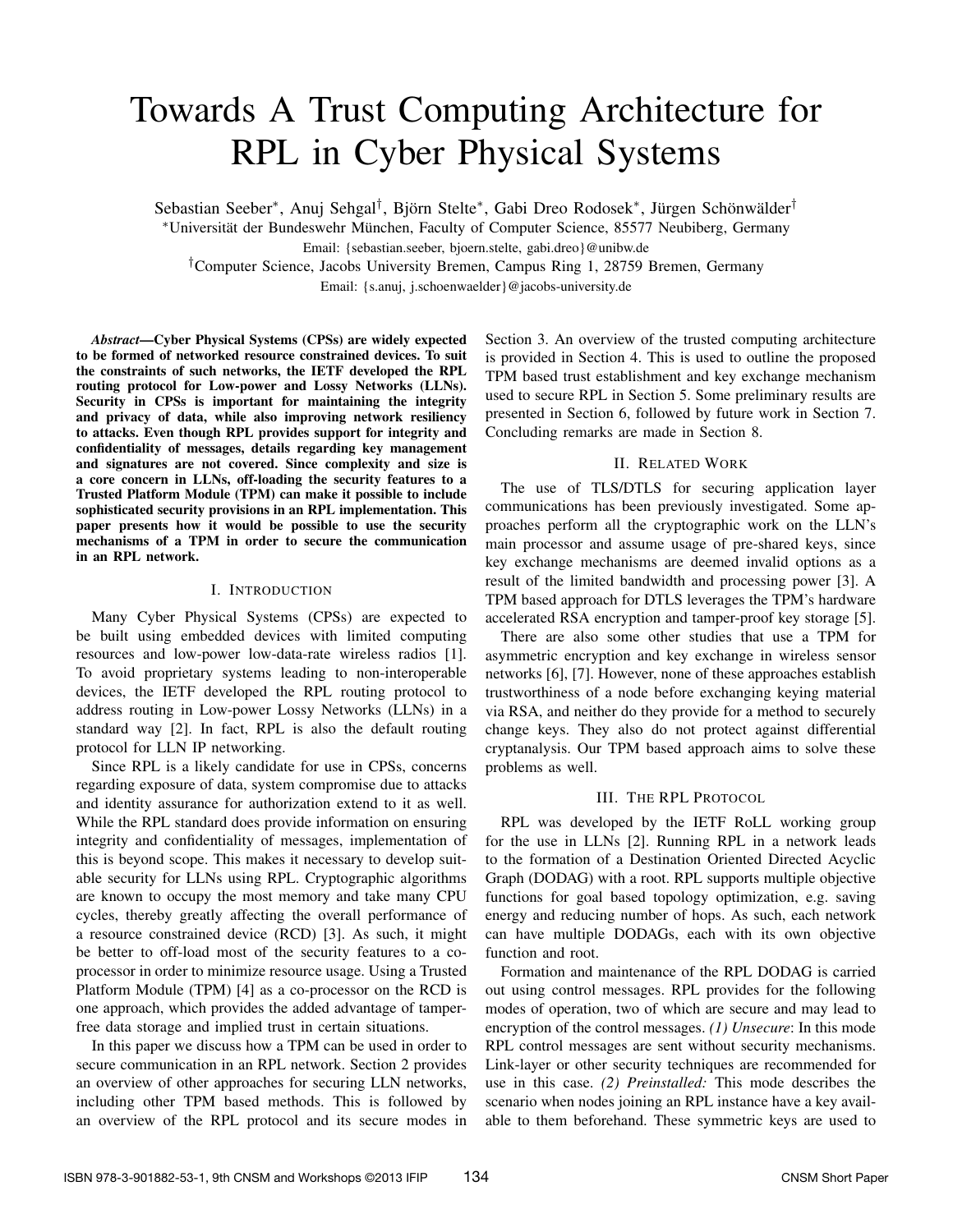

Figure 1: The conceptual architecture of a TPM [4].

generate and handle secure RPL messages. *(3) Authenticated:* In this mode nodes are required to obtain the key from an authentication authority. Once obtained, the symmetric key can be used to generate and process secure RPL messages. The management procedures for this key are beyond the scope of the RPL standard.

While the *Preinstalled* mode of RPL assumes that keys are available to the nodes at network start-up, it does not allow for replacing this key in situations when a malicious node may learn the key via differential cryptanalysis. To avoid such attacks, ideally the symmetric key should be changed periodically. This creates the need for a key exchange mechanism. A trust establishment method to verify the identity of the key supplier and client-node also becomes necessary in this situation.

On the other hand the *Authenticated* mode requires keys to be provided by authentication authorities, and as such, requires a key exchange mechanism and trust establishment method as well. Besides using symmetric keys for encryption of data in packets, the RPL standard also requires secure packets to carry an RSA signature in them.

Securing data packets is beyond the scope of our current work since DTLS is recommended as the datagram security protocol of choice for LLNs [8]. The goal of our work is to secure RPL by encrypting control messages and providing node authentication.

## IV. TRUSTED COMPUTING ARCHITECTURE

The TPM is a hardware component that securely stores digital keys, certificates and passwords [4]. TPMs are designed to protect key operations and other security tasks that would otherwise be performed on unprotected interfaces, in unprotected communications. Only plain text data of the system that can be used without violating security or privacy is accessible to exterior actions. A conceptual overview of the TPM architecture is provided in Figure 1.

The cryptographic co-processor (C1) implements cryptographic operations within the TPM. The TPM provides cryptographic operations, such as asymmetric key generation and encryption/decryption (RSA), hashing (SHA-1) and random number generation. Other relevant TPM features include the key generation component (C2) to create RSA key pairs and symmetric keys. The generating function is a protected capability and the private keys are held in shielded locations.

The HMAC Engine (C3) provides two pieces of information to the TPM; proof of knowledge of the authentication and authorization data, and proof that the request arriving is authorized and has no modifications made to the command in transit. The SHA-1 (C5) hash capability is primarily used internally by the TPM, as it is a trusted implementation of a hash algorithm.

Besides these, a TPM also provides secure storage of keys in its memory via write-only and read-only access. Each TPM also has a public-private RSA key-pair created, uniquely identifying it, during manufacture. These keys and the writeonly memory features of the TPM can be useful in secure key exchanges and trust establishment.

## V. PROPOSED APPROACH

Securing an RPL network requires key generation, storage and exchange. However, before providing or receiving keying material, a node's trustworthiness must also be established. Lastly, RPL requires messages to be signed using RSA. Using a TPM to assist in solving these issues provides not only a level of implied trust, since keying material stored in writeonly memory cannot be compromised by an attacker but also assists in reducing the cryptographic processing load on RCDs.

A TPM may also be used to solve the message signature issue as TPMs are capable of generating RSA signatures. The only drawback is that the current TPM specification only allows for SHA-1 hashes to be used in the signatures, while RPL requires SHA-256 hashes. However, the SHA-256 hash is expected to be available in the upcoming version of the specification. In the meantime, we propose using SHA-1 for testing purposes.

As such, we propose developing a RCD node that includes a TPM chip. Adding a TPM chip, such as the Atmel AT97SC3204T does not increase the physical footprint significantly. The cost of nodes will also not increase by much since these TPMs can be purchased for close to \$1. Lastly, integration of TPMs with existing RCDs using popular microcontroller families (AVRs, MSP430, etc.) is also not complicated since it uses a standard IIC bus, which is available on nearly all modern microcontrollers.

A TPM solves the message signing, key generation and storage problems, a separate method for establishing trust between nodes and key exchanges needs to be designed. A TPM can assist with these as well.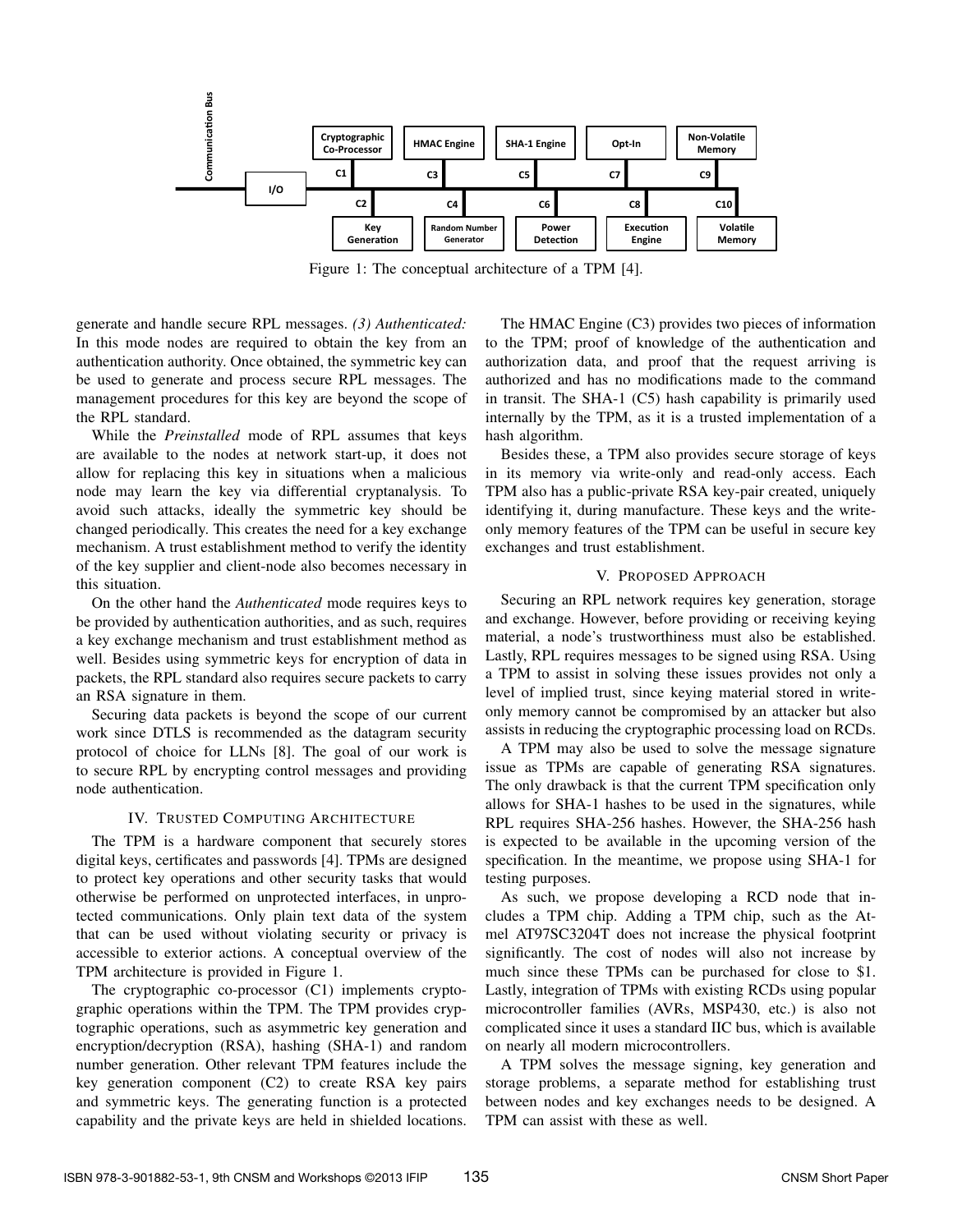

Figure 2: The procedure for a new node to prove trust in order to obtain a Group Key, which is used to join a secure RPL network. (a) A secure RPL DODAG. (b) Node *E* broadcasts *GKRequest* to obtain Group Key. (c) Nodes *B* and *D* respond with *GKChallenge* message to prove their trustworthiness. (d) Node *E* responds with *GKChallengeResponse* to prove it's trustworthiness. (e) Node *B* responds with *GKResponse* to provide Group Key to node *E*. (f) Node *E* uses Group Key to join secure RPL DODAG.

#### *A. Trust Establishment and Key Exchange*

As a pre-requisite for our approach, the TPM of each node must have a set of up to 5 symmetric-keys stored in the write-only section of it's memory. This set of keys should be identical on all nodes. These keys will be used in the trust establishment and identity verification procedure and are as such referred to as Identity-Establishment Keys (IKs). A set of 5 keys is used, instead of a larger number, since the TPM provides only limited storage capabilities. In general, using larger number of keys would improve security, as it will become clear from the node join procedure. Of course, another option would be to use a key of larger bit-size, however, TPMs only support key sizes up to 2048-bit, and diversifying keying information reduces the chances of successful differential cryptanalysis.

The TPM's asymmetric key-pair is used by our approach in order to securely pass the symmetric Group Key (GK) used by the RPL network. This GK is stored in the TPM, in order to ensure its security. The overall procedure a node must follow to establish trust and then obtain the Group Key is outlined below.

*1) Node Join Procedure:* Consider an RPL DODAG as shown in Figure 2a. When a new node wishes to join an existing secure RPL network, it must first obtain the appropriate GK, so that it can decrypt the contents of the RPL control messages. Rather than using a centralized key authority, as is suggested by the RPL standard, we propose that a new node can obtain this key from any node in its neighborhood, which is participating in a DODAG.

As such, the node wishing to join the RPL network broadcasts a *GKRequest* message, as node *E* is shown doing in Figure 2b. This message contains the node's public key  $(PubKey_E)$  and a randomly generated number  $(RandNum<sub>E</sub>)$ . It is important to note that both,  $PubKey<sub>E</sub>$ and  $RandNum_E$ , are provided by the TPM.

Nodes within the local neighborhood, i.e. *B* and *D*, participating in an RPL DODAG encrypt  $RandNum_E$  using a randomly chosen IK stored on the TPM, leading to  $EncRandNum_{E_{IK_n}}$ . The nodes now respond with a *GKChallenge* message, Figure 2c, which is encrypted using  $PubKey_{E}$ , containing  $EncRandNum_{E_{IK_n}}$  and another ran-

dom number generated locally,  $RandNum_B$  or  $RandNum_D$ . In order to prevent sleep derivation attacks, we limit the number of join requests processed by nodes to five per minute.

Upon receiving the response, node *E* decrypts the message using  $PrivKey_E$ . It then proceeds to decrypt  $EncRandNum_{E_{IK_n}}$  with the IKs, until the expected random number result is obtained. If none of the IKs lead to a valid decryption, the node which sent this response is deemed untrustworthy and further communication with it is ignored. On the other hand if a valid decryption is obtained, the node wishing to join now trusts the node to provide a valid GK. Supposing a valid decryption was obtained only through the response from node *B*, node *E* must now prove its trustworthiness before receiving the key. A similar procedure is followed, wherein node *E* responds with a *GKChallengeResponse* message, Figure 2d, containing  $EncRandNum_{B_{IK_n}}$ . A valid decryption of this proves trustworthiness of node *E*.

Using this procedure, mutual trust of both nodes is established. Since the IKs are stored within the write-only section of the TPM, these keys cannot be easily compromised and provide for a trustworthy encryption source. Also, using the TPM's random number generator provides a dependable source of this data. Normally, challenge-response methods might be subject to differential cryptanalysis attacks that can decipher the encryption key used by gathering enough samples of encrypted messages. However, randomly switching between IKs ensures the lack of a discernible pattern, thereby denying the attacker successful cryptanalysis.

At this point, node *B* sends a *GKResponse* message, Figure 2e, encrypted with  $PubKeyE$ , containing the group key of the RPL network. Upon receiving the group key, node *E* stores it within the TPM to prevent tampering. Node *E* can now process all the secure RPL control messages (DIO, DIS and DAO), thereby joining a network normally.

The initial startup procedure would be the same as well, except that only a root node would exist and the GK would be obtained from it. The TPM will be used to generate a GK.

*2) Key Update Procedure:* Since an attacker may decipher the GK using differential cryptanalysis, it is important to periodically change the GK. It may also be necessary to change the GK on-demand. As such, a dependable key change